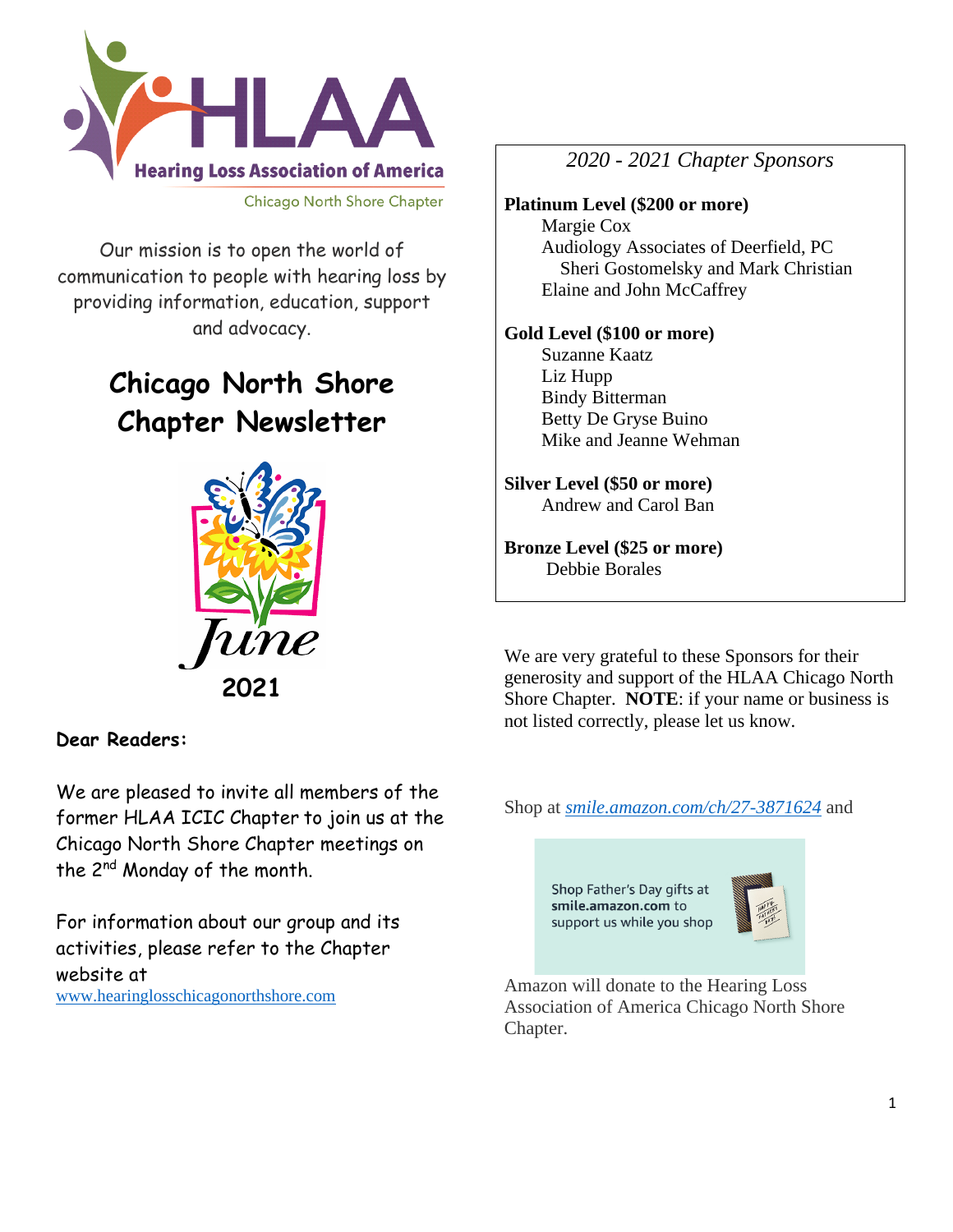# **HLAA NEWS**

# **The HLAA has been busy reaching out to various Federal agencies as described below.**

### **Results of the May 25 HLAA/FDA Patient-Focused Drug Development Meeting**

**The Case for Better Hearing:** Recently our Chapter prepared and filed with HLAA the following document: "Submission from the Chicago North Shore Chapter of the Hearing Loss Association of America, ("Our Submission"). You may access the document by following this link: [https://shared-assets.adobe.com/link/f669b8de-](https://shared-assets.adobe.com/link/f669b8de-085f-4c16-7b1a-a68322b9d40c)[085f-4c16-7b1a-a68322b9d40c.](https://shared-assets.adobe.com/link/f669b8de-085f-4c16-7b1a-a68322b9d40c) Our Submission was prepared for inclusion in the "Voice of the Patient" report, which will be assembled by HLAA for the FDA in connection with the Patient-Focused Drug Development (PFDD) Meeting for the Food and Drug (FDA) held on May 25, 2021. You may view a recording of the May 25 meeting by following this link:

https://www.youtube.com/watch?v=vF1UEhv3HdU

Our Submission consists of Statements submitted by eight individuals: Dr. Linda Remensnyder, Doctor of Audiology (ret.); Ana Pinshower, Supervisor of Program Evaluation and Quality Assurance, North Shore Senior Center, Northfield, IL; and six members of our Chapter, namely, Jean Draths, Elizabeth Hupp, Marion Anders, Elizabeth Buino. Christine Rudolph and Sharon King.

We believe Our Submission contains an important message not only for the FDA but for society in general, namely, that hearing loss is a significant public health concern for which there is inadequate treatment. The current treatments for hearing loss consist primarily of hearing aids, cochlear implants ("CI's) and a variety of assistive hearing devices.

These treatments, as demonstrated by the Statements in Our Submission, do not retore hearing, do not provide a cure for hearing loss, do not prevent further hearing loss and are inadequate for the most part in providing a reasonably engaged lifestyle for those with hearing loss, no matter how much money is spent on treatment. We believe that adequate treatment for hearing loss is more than important, it is essential.

We invite you to share Our Submission with others in order to raise more public awareness of the burden of hearing loss on society and the need to address it.

Sharon L King

#### **HLAA Joins Consumers Commenting on FCC**  *Rules*

*HLAA signed onto comments drafted* in concert with TDI (Telecommunications for the Deaf and Hard of Hearing) and other Accessibility Advocacy Organizations and Research Organizations that were filed with the Federal Communications Commission (FCC) June 7, 2021. Those comments were drafted in response to the FCC's Public Notice to update the  $21$ <sup>st</sup> Century Video and Communications Accessibility Act of 2010 (CVAA) regulations.

Our (HLAA) filed comments focused on several issues, including the accessibility and usability of video conferencing and other internet-based communication platforms, as well the need to update video programming accessibility rules. These Comments also covered the need to ensure that connectivity to wireless phones remain reliable, affordable and accessible for people with hearing loss. We also commented on standards for amplification measurement of amplified phones and access to wideband and ultra-wideband audio services over VoIP phone lines.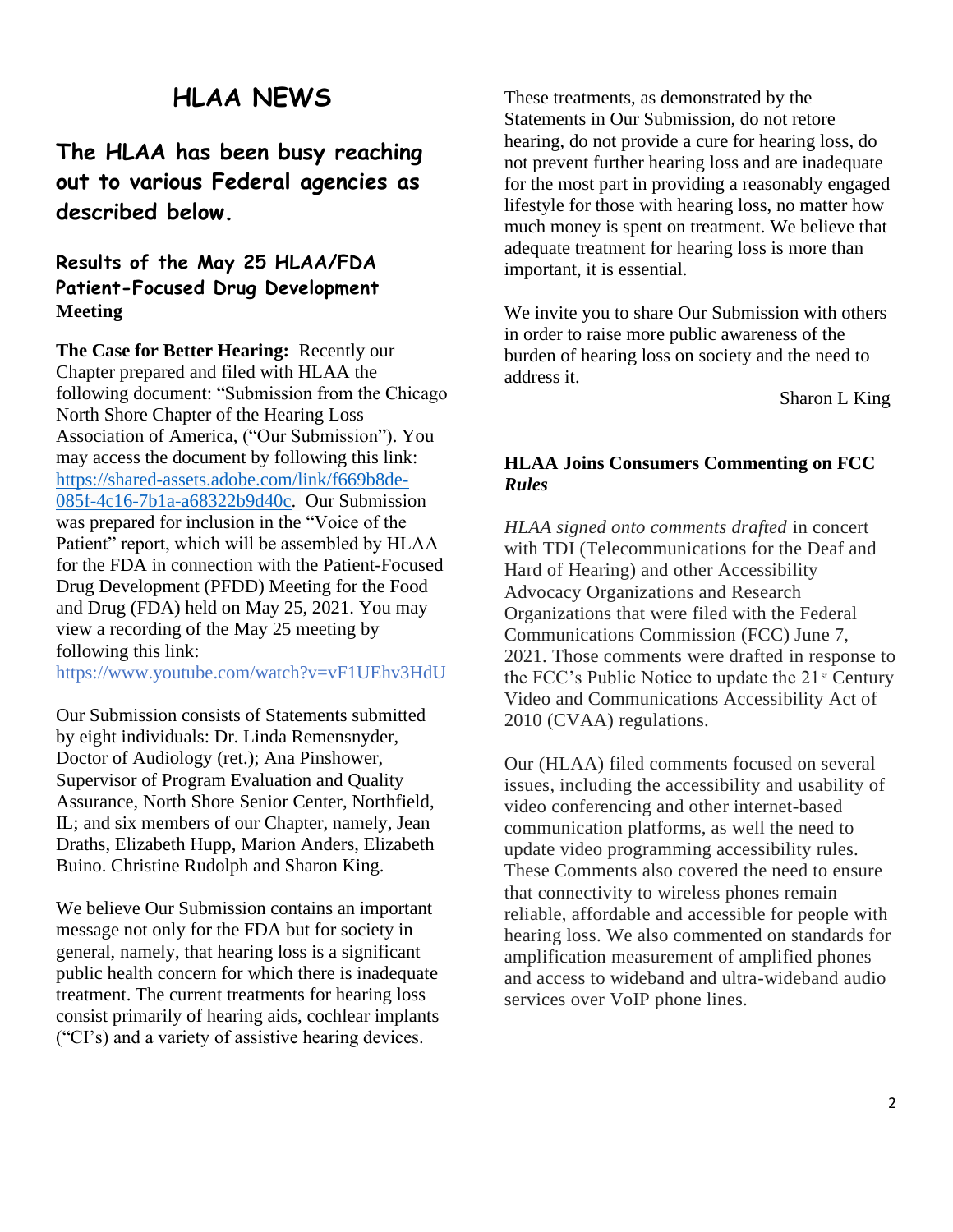### **Convention Update**



The HLAA 2021 Convention is going virtual! Join us June 24-26, 2021 for the world's premier event for people with hearing loss-safely from the comfort of your own home! This three-day event will be jam packed with the same robust educational workshops, innovative HLAA exhibitors, and unique networking opportunities you are used to having at HLAA Conventions.

Join us to learn the latest about hearing health, communication access and the technologies and strategies that help people with hearing loss live well. This three-day event includes a research symposium on Hearing Care for All, and robust workshops on advances in hearing aids, accessibility through mobile devices, hearing access in the workplace and more.

Register Today for best rates for HLAA Virtual Convention 2021!

- Early-bird registration will be \$35 through June 15
- Beginning June 16, registration will be \$45

### **New This Year**

A state-of-the-art virtual exhibit hall that displays up to four exhibitor tiles per row for attendees to scroll and browse exhibitor and sponsor information. Each tile displays the company name, logo and a cover photo to entice attendees to click and follow to learn more about the organization.

### **2021 HLAA Research Symposium**

Hearing Care for All: Innovations in Extending the Reach of Hearing Care Saturday, June 26, 2021

### **Future HLAA Conventions**

**2022:** Tampa, Florida June 23-25, JW Marriott Tampa **2023:** New Orleans, Louisiana June 27-July 2, New Orleans Marriott

Please visit the HLAA website for the latest information on registration, schedules and event information. [https://www.hearingloss.org/programs](https://www.hearingloss.org/programs-events/convention/)[events/convention/](https://www.hearingloss.org/programs-events/convention/)



For the fall season, the HLAA Walk4Hearing hopes to be back in-person and we will update you in the coming weeks.

#### Dates still to be announced:

Boston, MA Buffalo, New York Cary, North Carolina Chicago, Illinois Houston, Texas Louisville, Kentucky Mesa, Arizona New York City, New York Philadelphia, Pennsylvania San Diego, California Washington, DC West Windsor, New Jersey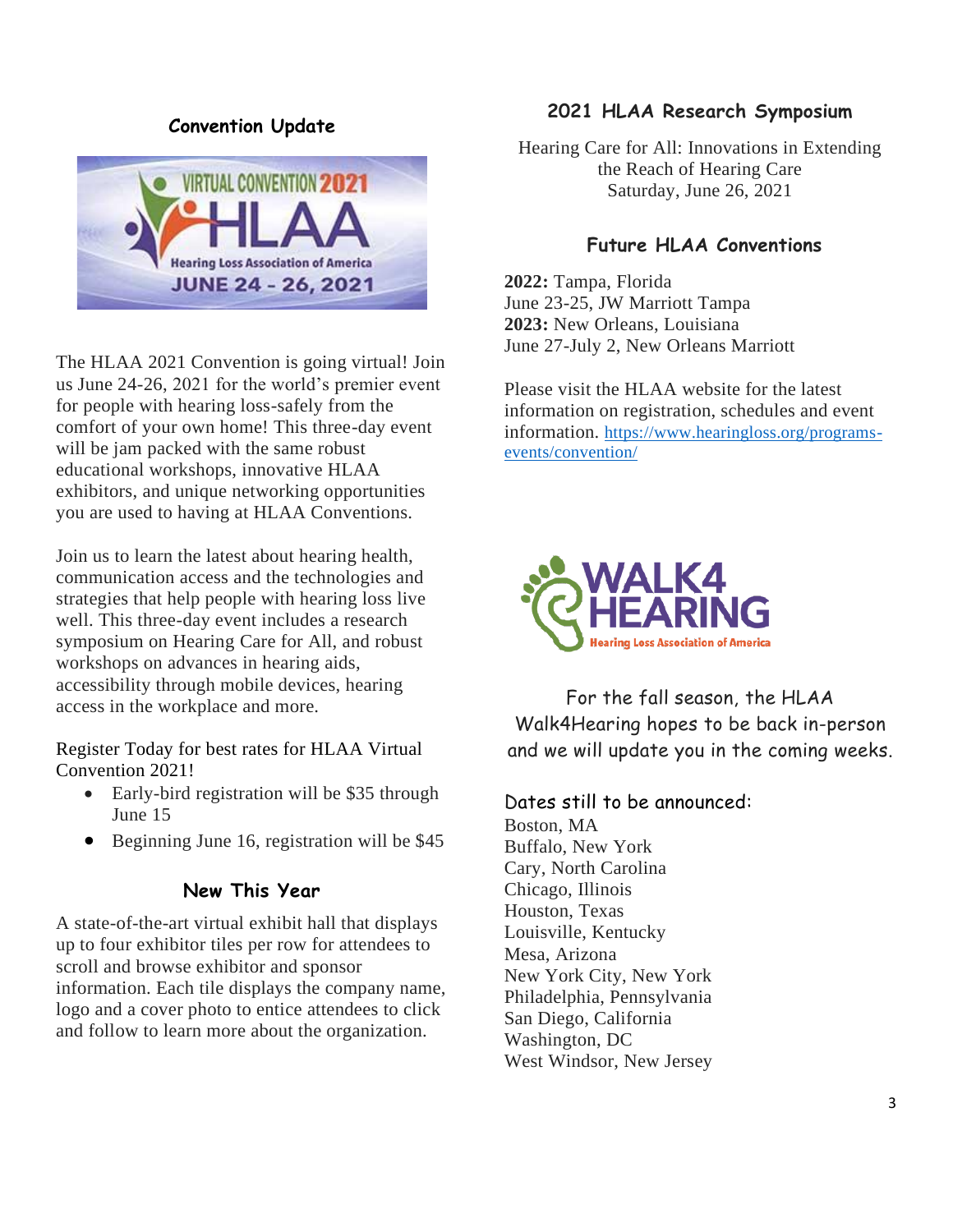Please check our website for the latest information. https://www.hearingloss.org/programsevents/walk4hearing/

If you previously participated in a fall Walk, you will receive an announcement by email explaining how the fall season will be organized.

The HLAA Walk4Hearing Committee reminds us that many HLAA Chapters and State Organizations raise funds through the Walk4Hearing to support outreach programs in their communities. Alliances Walking for 10 or more years raising funds for their communities includes the Chicago Walk4Hearing:

- Ann & Robert Lurie Children's Hospital
- Child's Voice
- Guide By Your Side/Illinois Hands & Voices



**Chapter News**

The Chapter will resume weekly in-person support groups and monthly meetings following the North Shore Senior Center reopening of on-site activities. In the meantime, please note our upcoming on-line meetings:

# **Learn about the Illinois Deaf and Hard of Hearing Commission (IDHHC).**

You are invited to join us on Monday, June 14, 2021 at 11:00 a.m. to noon for an HLAA Chicago North Shore Chapter meeting. Jo Gayle will provide live captioning. We will also have an ASL interpreter. The Zoom Registration Link is below.

We are pleased to present our speaker, Benro Ogunyipe, M.P.A., Executive Director of the IDHHC, who will discuss its work and goals, and how it helps you.

Click the link below or copy and paste the link into your browser. Register in advance for this meeting: [https://us02web.zoom.us/meeting/register/tZwrcuqv](https://us02web.zoom.us/meeting/register/tZwrcuqvqTMjG9z6QZa6hlExZJk5CoXr48RM) [qTMjG9z6QZa6hlExZJk5CoXr48RM](https://us02web.zoom.us/meeting/register/tZwrcuqvqTMjG9z6QZa6hlExZJk5CoXr48RM)

After registering, you will receive a confirmation email containing information about joining the meeting.Looking forward to seeing you Monday.

Elaine

# **Upcoming Meeting – July 12**

Ordinarily, at the July meeting we hear from attendees of the usual June convention. Since this year's convention will be virtual and open to those who register, anyone who does "attend" is invited to share their experience and/or opinions on the 2021 Convention.

Election of Chapter officers for the following year will also be held at this session.